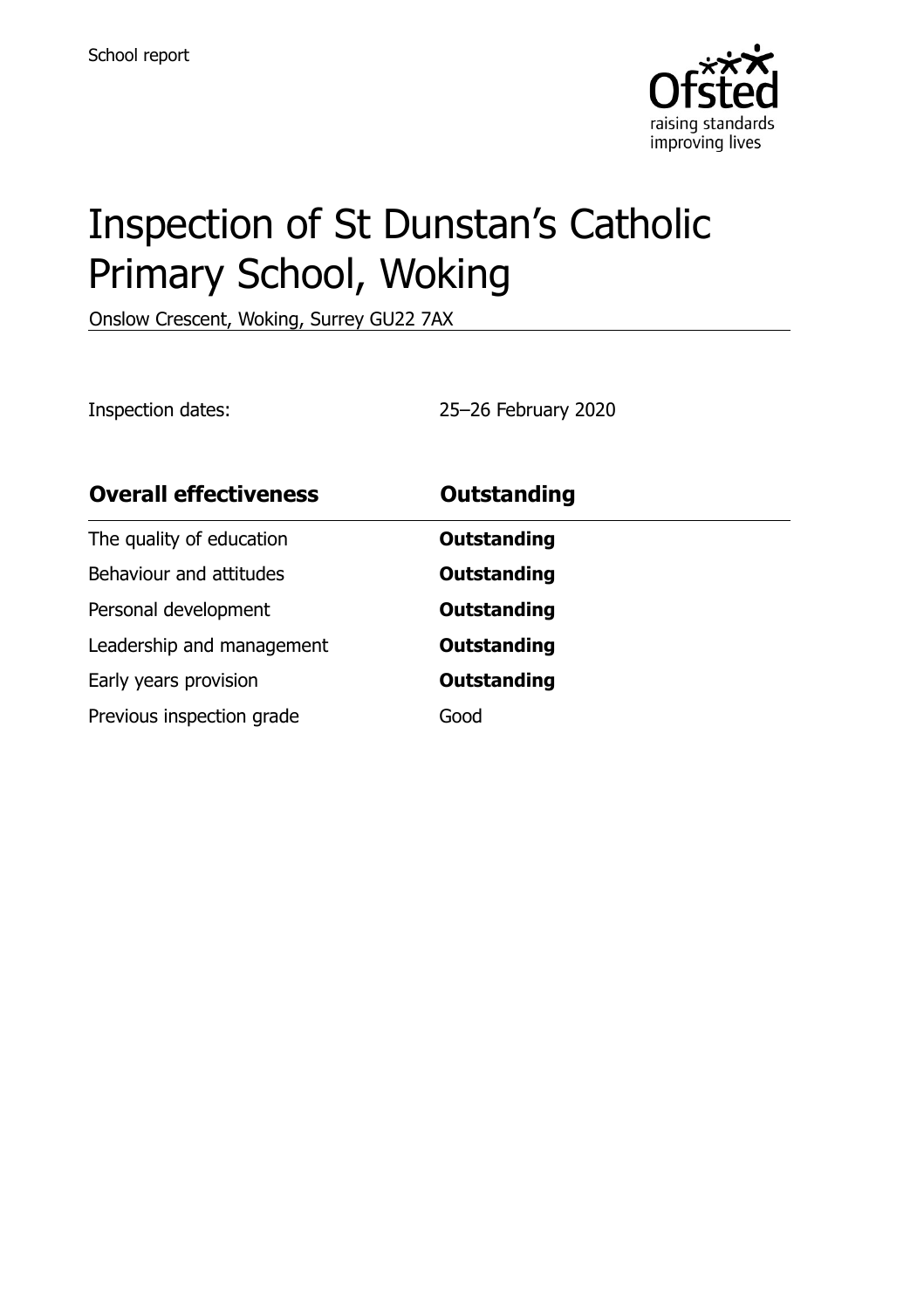

## **What is it like to attend this school?**

Pupils love coming to this multi-cultural and welcoming school. The high attendance figures reflect this. The quality of provision that pupils receive is exceptional. Pupils relish the interesting opportunities the school provides. They understand the high standards expected in all areas of school life and rise to these confidently. Staff are extremely ambitious for pupils, including those who are disadvantaged or who have special educational needs and/or disabilities (SEND). Everyone works together as part of this happy and compassionate Catholic community.

The school's motto, 'faith, love and excellence', is coupled with an inspiring curriculum. This ensures that pupils learn in an environment where they can thrive and flourish. Leaders provide excellent opportunities for pupils to develop their interests and discover new things. There is something for everyone. For instance, all pupils play four musical instruments, take part in an extensive range of sports, learn to draw in the style of Picasso and debate 'big ideas' such as, 'What is unconditional love?'

Pupils' behaviour is exemplary in lessons, when moving about the school and during playtimes. Pupils and staff do not accept any form of bullying or unkindness. Pupils feel safe and are looked after well. They say, 'You are never too far from an adult who will help.'

#### **What does the school do well and what does it need to do better?**

Leaders bring their aspirational vision to life. This is to provide pupils with an excellent education, so they can apply what they learn as 'a force for good'. This vision is understood by staff and implemented with skill and conviction. By the end of key stage 2, pupils achieve outcomes that are above national averages.

The school's curriculum, including in early years, has been very carefully crafted. Leaders have thoughtfully considered what pupils need to know and in what order it should be taught. Teachers carefully plan how learning fits into a series of lessons, so pupils can develop their knowledge and skills successfully. The school's comprehensive 'learning guide' ensures that the highest standards are consistently maintained throughout the school. Teachers and support staff are well trained so that they have the skills to support every pupil whatever their ability. There is considerable expertise within the school. Leaders and staff are highly reflective and are constantly looking at ways to further refine the curriculum for the benefit of all pupils.

Children get off to a strong start in early years. They sustain high levels of concentration and are deeply engaged in their play activities. Skilled teachers and support staff ensure that essential knowledge about numbers and letters is embedded. No opportunity for learning is missed. For instance, during the inspection, children counted the chicks that had hatched from their numbered eggs.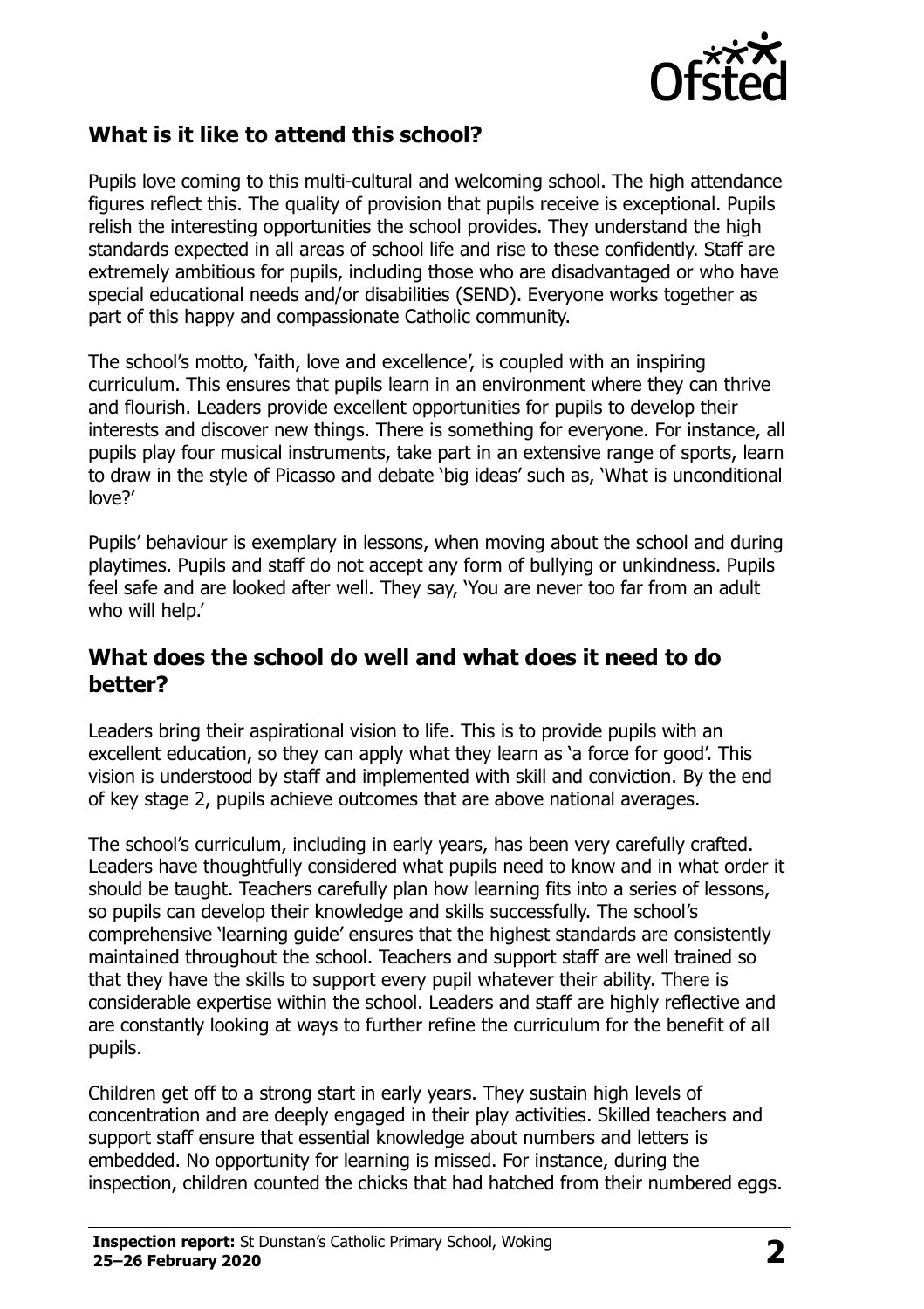

Children confidently chanted out loud the votes for what book they wanted the teacher to read.

Leaders ensure that reading is at the heart of the curriculum. They make sure that all pupils learn to read as soon as possible. Staff are skilled in the teaching of phonics because they are well trained. Almost all pupils can read fluently by the end of Year 2 despite many starting in Reception with little or no English. Pupils accurately apply their phonics knowledge in reading books that are well matched to their capabilities. As pupils move up to key stage 2, their love of reading continues. The curriculum includes rich and challenging texts as well as thoughtfully chosen picture books. These inspire pupils to read and serve to rapidly develop their vocabulary. The school's well-stocked and vibrant library is used extensively during and after the school day.

Leaders are determined to develop the 'human wholeness' of every pupil. The school's religious ethos is deep-rooted and forms the basis for pupils to understand how they can contribute to the world in a positive way. For example, leaders want pupils to be able to use their scientific knowledge to consider how they might tackle climate change. Through discussions and assemblies, staff promote and model the importance of caring for others, showing respect and making good choices.

Pupils are proud of their school. They behave impeccably not only at school but also when they are 'out and about'. Pupils are excited by the extensive opportunities provided for them. All pupils, including disadvantaged pupils and pupils with SEND, take part in a rich range of activities, such as public speaking, sports clubs, charity work or a visit to the Houses of Parliament to better understand how democracy works.

The school is a close-knit community with strong links to the nearby church. Parents and carers are overwhelmingly positive about the school. Governors know the school extremely well. They are committed and see themselves as 'guardians' of the school vision. They work strategically with school leaders to ensure that funding is used wisely. There is a strong feeling of camaraderie across the school. Staff feel valued and say they are 'invested in' by leaders. They appreciate leaders' careful attention to their well-being and workload.

# **Safeguarding**

The arrangements for safeguarding are effective.

The designated safeguarding leader and members of the team are highly trained. They work collaboratively together. They are tenacious in their work and liaise closely with external agencies to ensure that families and pupils receive the support they need. Leaders work closely with parents so that everyone helps pupils stay safe online.

Leaders are alert to the risks pupils may face, and provide staff with effective training. Staff know what to do if they have a concern. Leaders make sure that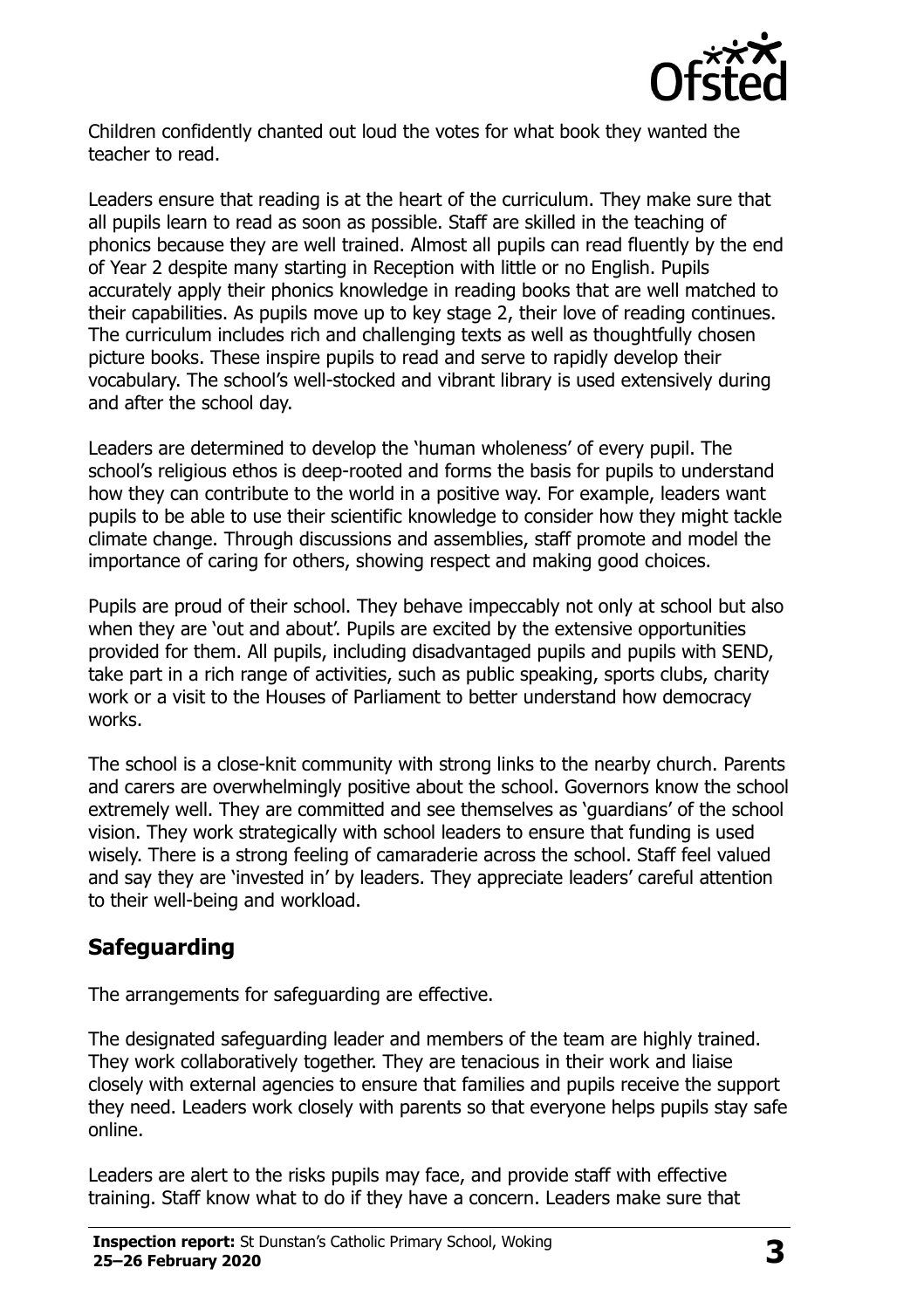

appropriate checks are undertaken on all adults. Some refinements would ensure that records are strengthened even further.

#### **How can I feed back my views?**

You can use [Ofsted Parent View](http://parentview.ofsted.gov.uk/) to give Ofsted your opinion on your child's school, or to find out what other parents and carers think. We use Ofsted Parent View information when deciding which schools to inspect, when to inspect them and as part of their inspection.

The Department for Education has further *guidance* on how to complain about a school.

If you are the school and you are not happy with the inspection or the report, you can [complain to Ofsted.](http://www.gov.uk/complain-ofsted-report)

### **Further information**

You can search for [published performance information](http://www.compare-school-performance.service.gov.uk/) about the school.

In the report, '[disadvantaged pupils](http://www.gov.uk/guidance/pupil-premium-information-for-schools-and-alternative-provision-settings)' refers to those pupils who attract government pupil premium funding: pupils claiming free school meals at any point in the last six years and pupils in care or who left care through adoption or another formal route.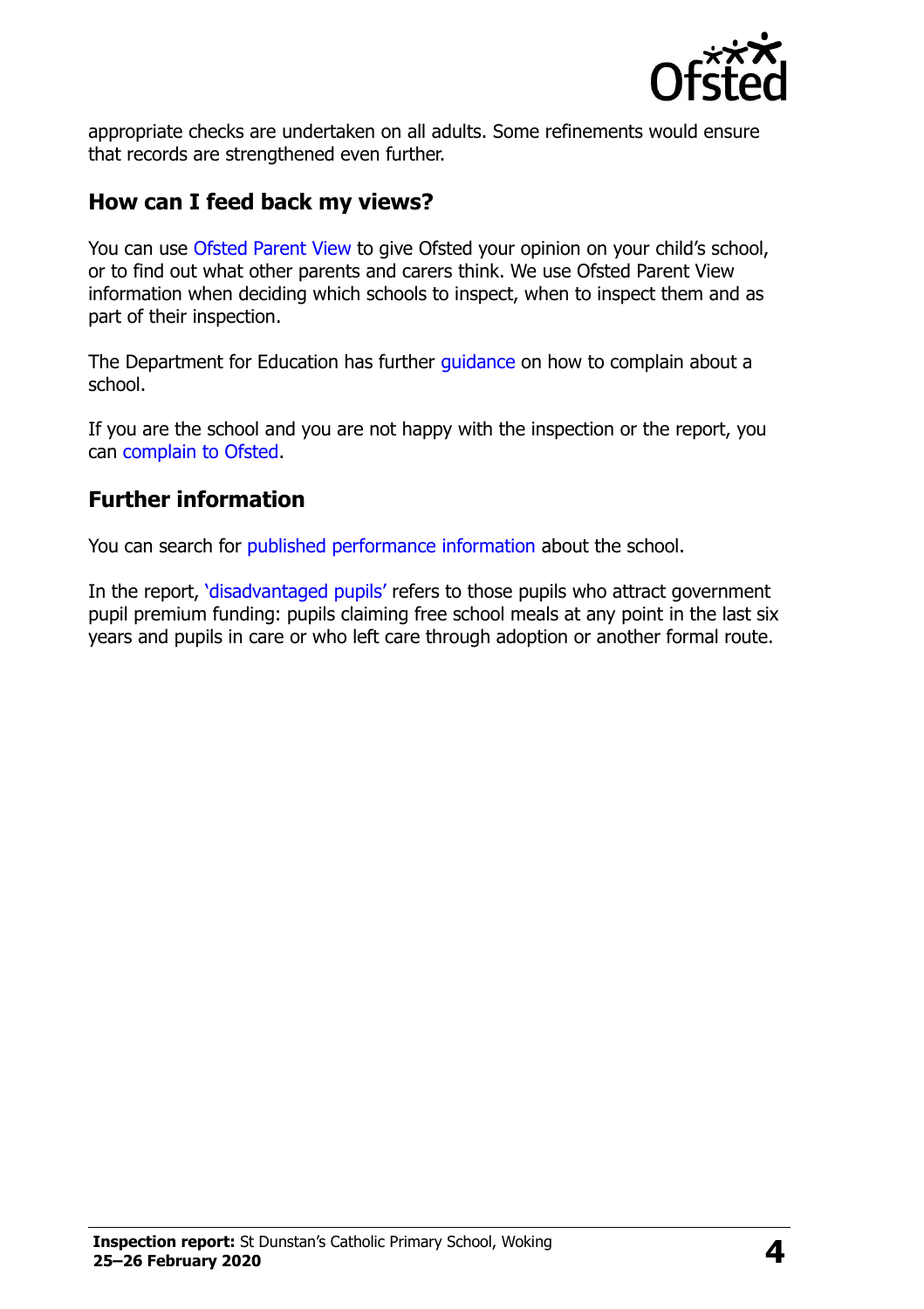

# **School details**

| Unique reference number             | 125238                                                             |  |
|-------------------------------------|--------------------------------------------------------------------|--|
| <b>Local authority</b>              | Surrey                                                             |  |
| <b>Inspection number</b>            | 10058153                                                           |  |
| <b>Type of school</b>               | Primary                                                            |  |
| <b>School category</b>              | Voluntary aided                                                    |  |
| Age range of pupils                 | $4$ to $11$                                                        |  |
| <b>Gender of pupils</b>             | Mixed                                                              |  |
| Number of pupils on the school roll | 630                                                                |  |
| <b>Appropriate authority</b>        | The governing body                                                 |  |
| <b>Chair of governing body</b>      | <b>Brian McKendry</b>                                              |  |
| <b>Headteacher</b>                  | Julianne Birch                                                     |  |
| Website                             | www.stdunstans.surrey.sch.uk                                       |  |
| Date of previous inspection         | 21 March 2018, under section 8 of the<br><b>Education Act 2005</b> |  |

# **Information about this school**

- Since the previous Section 5 inspection the number on the school roll has grown from 482 to 630. The school now has three classes in every year group.
- Pupils come from a wide range of ethnic backgrounds. Around 45% of pupils speak English as an additional language.

# **Information about this inspection**

We carried out this inspection under section 5 of the Education Act 2005.

- We did deep dives in these subjects: reading, history, mathematics, physical education (PE) and music. As part of this, we met with curriculum leaders, undertook lesson visits and met with pupils and class teachers. We also looked at pupils' work and heard pupils read. In addition, we sampled some pupils' work in art and science.
- We held meetings with senior leaders to discuss their views of the school.
- As part of the inspection of safeguarding, we met with the designated safeguarding lead and the two deputy designated safeguarding leads. We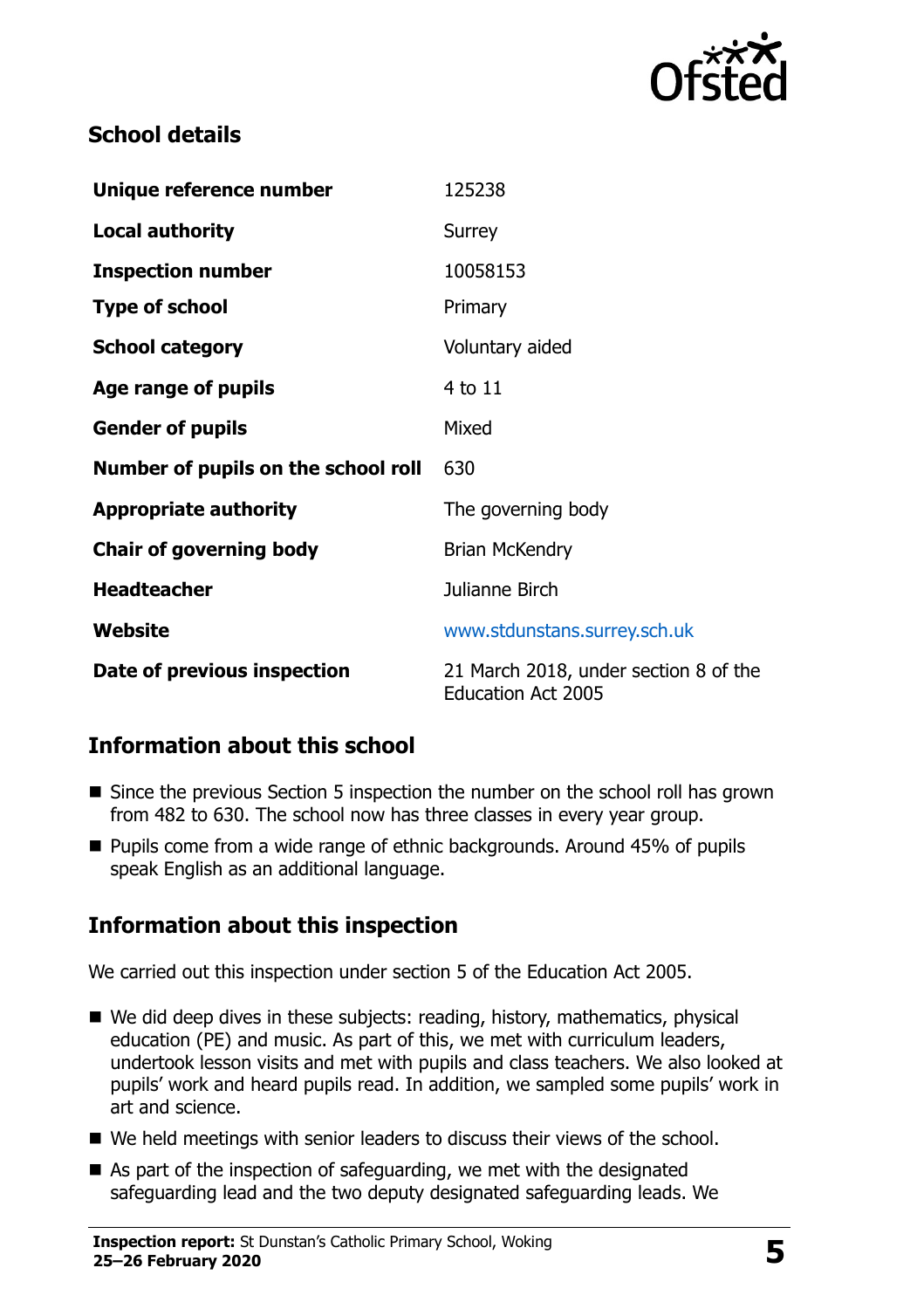

reviewed records and documents relating to safeguarding, including checks made when staff are appointed.

- The lead inspector held a telephone call with a representative from the local authority and a contracted school improvement partner who is supporting the school.
- The lead inspector met with four governors, including the chair of governors.
- We met with pupils to discuss their views about the school and talked to pupils informally during social times and in lessons.
- We took account of the 205 responses to the Ofsted Parent View survey and 205 additional free-text responses. We spoke to some parents at the start of the first day of the inspection.
- We considered the views of 50 members of staff who responded to Ofsted's staff survey and a letter from a member of staff. We spoke to a range of staff about their views of the school.

#### **Inspection team**

| Frances Nation, lead inspector | Her Majesty's Inspector |
|--------------------------------|-------------------------|
| Louise Walker                  | Her Majesty's Inspector |
| Liz McIntosh                   | Ofsted Inspector        |
| <b>Brian Macdonald</b>         | Ofsted Inspector        |